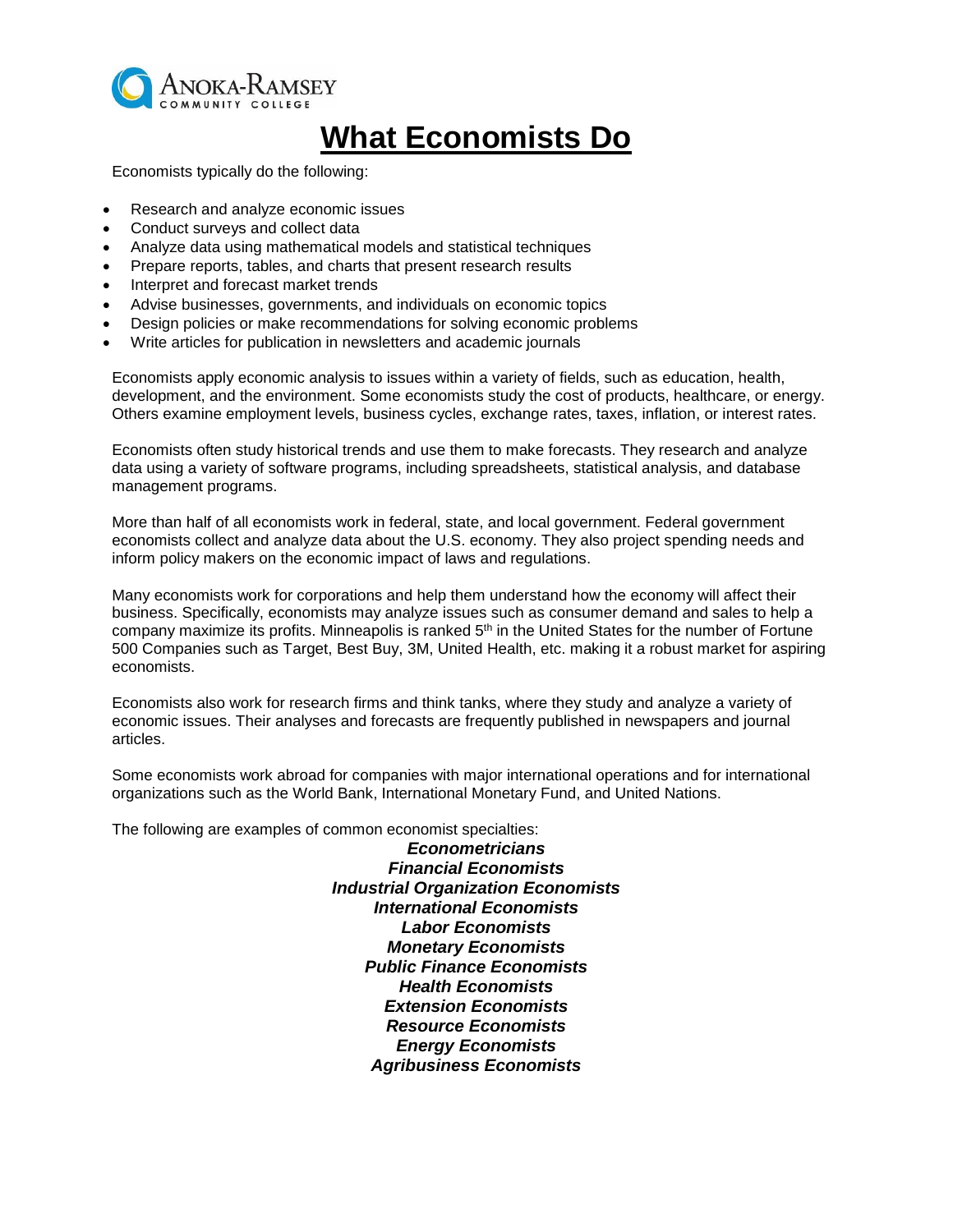# **Work Environment**

Economists held about 21,500 jobs in 2014, of which 45 percent were in government.

The following industries employed the most economists in 2014:

| $\bullet$ | Federal Government Excluding the Postal Service:              | 21% |
|-----------|---------------------------------------------------------------|-----|
| $\bullet$ | Management, Scientific, and Technical Consulting Services:    | 18% |
| $\bullet$ | State and Local Government Excluding Education and Hospitals: | 15% |
| $\bullet$ | <b>Scientific Research and Development Services:</b>          | 15% |
|           | • Finance and Insurance:                                      | 5%  |

Economists often work independently in an office. However, many economists collaborate with other economists and statisticians, sometimes working on teams. Some economists work from home, and others may be required to travel as part of their job or to attend conferences.

Some economists combine a full-time job in universities or business with part-time consulting work.

### **How to Become an Economist**

Most economist jobs require an advanced degree, but some entry-level jobs are available with a bachelor's degree.

### **Education**

A master's degree or Ph.D. is required for most economist jobs. Positions in business, research, or international organizations often require a combination of advanced education and work experience.

Students can pursue an advanced degree in economics with a bachelor's degree in a number of fields, but a strong background in math is essential. A Ph.D. in economics requires several years of study after earning a bachelor's degree, including doing detailed research in a specialty field.

Candidates with a bachelor's degree qualify for some entry-level economist positions, including jobs with the federal government. An advanced degree is sometimes required for advancement to higher level positions.

Most who complete a bachelor's degree in economics find jobs outside the economics profession as research assistants, financial analysts, market analysts, and similar positions in business and finance.

### **Undergraduate Coursework**

- Economic History of the United States Fundamentals of Accounting
- Intermediate Microeconomics Intermediate Macroeconomics
- 
- Managerial Economics Money and Banking
- Principles of Microeconomics Principles of Macroeconomics
- Public Finance Statistics
- Theories of Economic Development Wage and Price Theory
- 
- 
- Econometrics  **Investment Analysis** 
	-
	-
	-
	-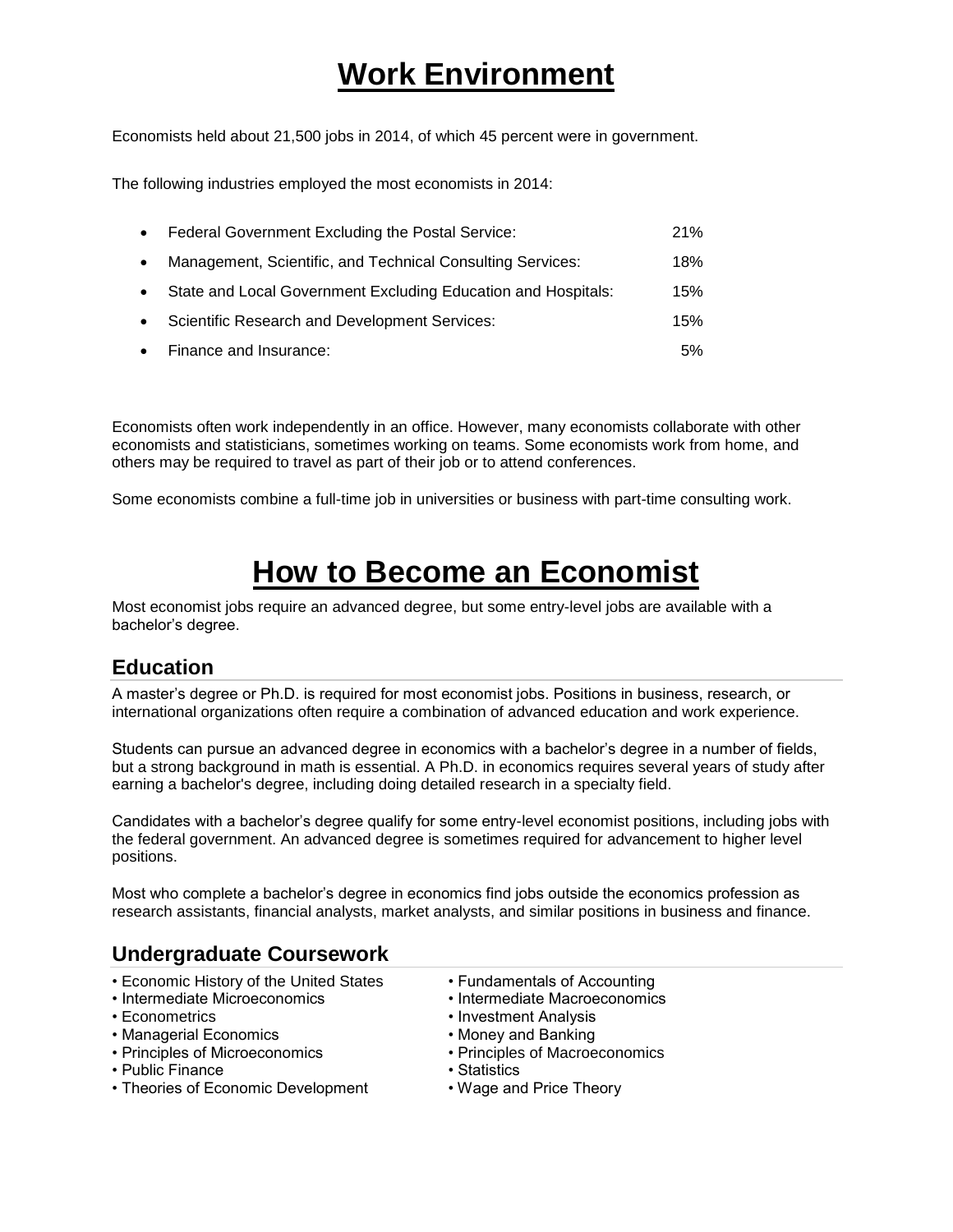### **Internships**

Aspiring economists can gain valuable experience from internships that involve gathering and analyzing data, conducting interviews and surveys, and writing reports on their findings. In addition, related experience, such as working in business or finance, can be advantageous.

#### **Minnesota Colleges and Universities with a major in Economics**

Augsburg University Bemidji State University Bethel University Carleton College College of St. Benedict College of St. Scholastica Concordia College Gustavus Adolphus College Hamline University St. Cloud State University St. Olaf College **University of MN** - Duluth University of MN – Morris University of MN – Twin Cities University of St. Thomas Winona State University

Macalester College Metropolitan State University Minnesota State University, Mankato St. John's University St. Catherine's University Minnesota State University, Moorhead

### **Important Qualities**

*Analytical skills***.** Economists must be able to review data, observe patterns, and draw logical conclusions. For example, some economists analyze historical employment trends to make future projections on jobs.

*Critical-thinking skills***.** Economists must be able to use logic and reasoning to solve complex problems. For instance, they might identify how economic trends may affect an organization.

*Detail oriented.* Economists must pay attention to details. Precise data analysis is necessary to ensure accuracy in their findings.

*Math skills.* Economists use the principles of statistics, calculus, and other advanced topics in mathematics in their economic analyses.

*Speaking skills***.** Economists must be able to explain their work to others. They may give presentations, explain reports, or advise clients on economic issues. They may collaborate with colleagues and sometimes must explain economic concepts to those without a background in economics.

*Writing skills***.** Economists must be able to present their findings clearly. Many economists prepare reports for colleagues or clients; others write for publication in journals or for news media.

## **Pay and Job Outlook**

| <b>Economists</b>                            |           |  |  |  |
|----------------------------------------------|-----------|--|--|--|
|                                              | \$101,050 |  |  |  |
| <b>Social Scientists and Related Workers</b> |           |  |  |  |
|                                              | \$75,280  |  |  |  |
| <b>Total, All Occupations</b>                |           |  |  |  |
|                                              | \$37,040  |  |  |  |

The median annual wage of economists was \$101,050 in May 2016. The median wage is the wage at which half the workers in an occupation earned more than the amount and half earned less. The lowest 10 percent earned less than \$55,150, and the top 10 percent earned more than \$181,060.